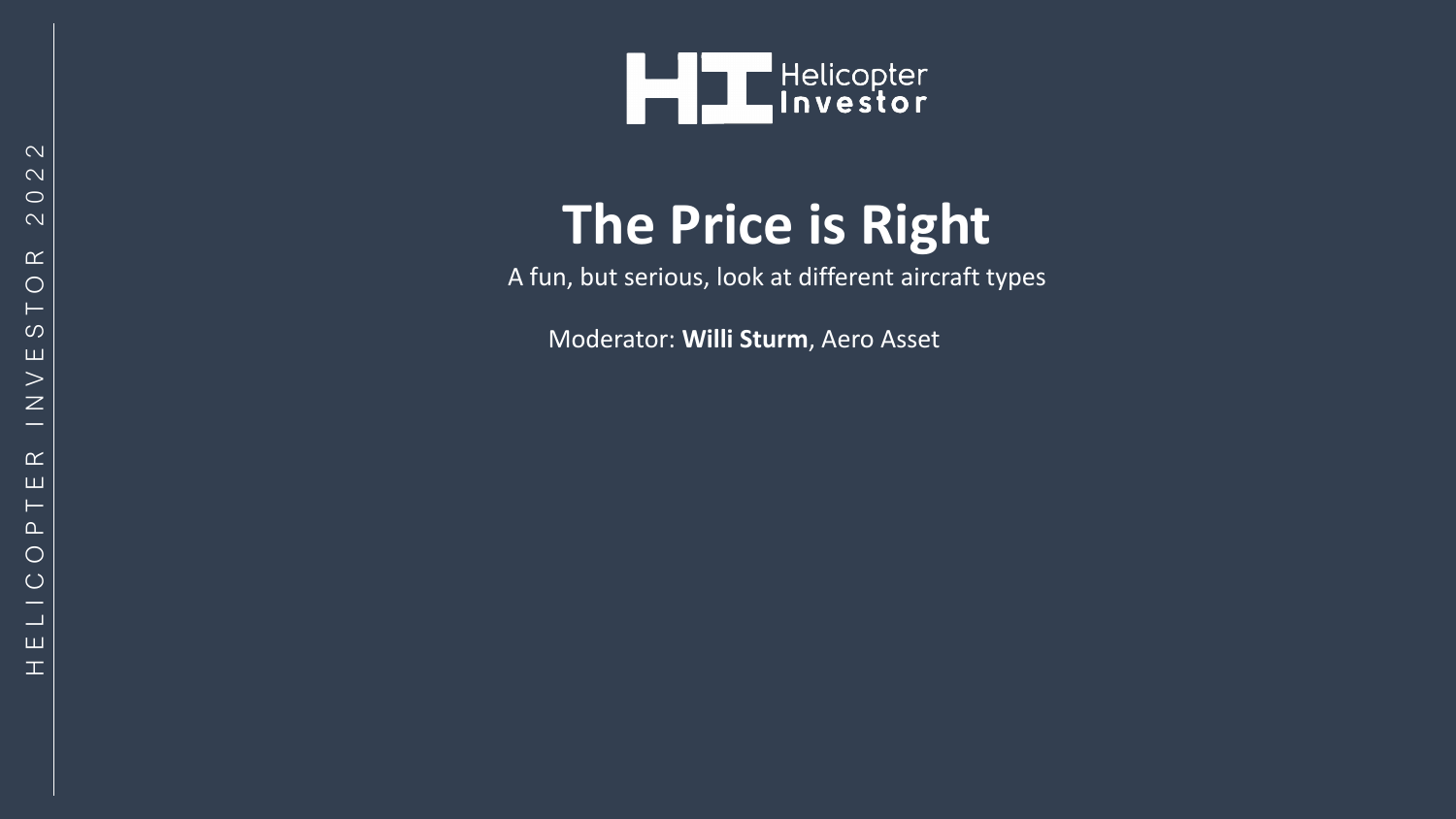

**Gérard DETERNE CEO & Founder**



Accredited Senior Appraiser, Gérard Deterne formed PTERON Valuations in 2021 with the intent to build up new valuation services upon many years of Business Development experience in the aerospace industry.

Sharon Desfor, FASA, is Chairman of HeliValue\$, Inc., the world's most trusted helicopter appraisal firm, and publisher of The Official Helicopter Blue Book®, the accepted standard for helicopter resale pricing information.

'HeliValue\$, Inc. Official Helicopter Blue Boo

**Sharon Desfor Chairman**

Sharon is a member of the College of Fellows of the American Society of Appraisers (ASA), the highest honor ASA bestows. The ASA College of Fellows is comprised of Accredited Senior Appraisers who have been recognized by their peers for their contributions to ASA and the appraisal profession. She is a past international president of ASA, who served on multiple committees and edited several publications for ASA. Sharon is past Chair of the Helicopter Foundation International and of the Helicopter Association International's (HAI) Finance & Leasing Committee, and edited HAI's finance handbook, Helicopter Funding: Assembling the Pieces of the Puzzle.

Sharon has been moving HeliValue\$' appraisal work onto the broad backs of her staff for more than 5 years now, but she still performs appraisals in a few more specialized areas: bankruptcies, estate settlements, mergers and acquisitions, insurance subrogation, and litigation support. She still enjoys teaching finance people about the helicopter industry, and helicopter people about the finance industry, but more than that she now prefers teaching both of the above about the approximation of the approximation of the profession.

.



**Sara Dhariwal Valuations Analyst** 



Sara joined Ascend by Cirium in 2016, after six years in the EMEA sales team managing relationships with the majority of EMEA lessors and aircraft traders. Sara specializes in commercial aircraft and helicopter valuations, and is also responsible for liaising with the market regarding developments and providing thought-leadership input, particularly for the helicopter space. Sara holds a BAHons in Business from the University of Westminster and a CIRM from the Institute of Risk Management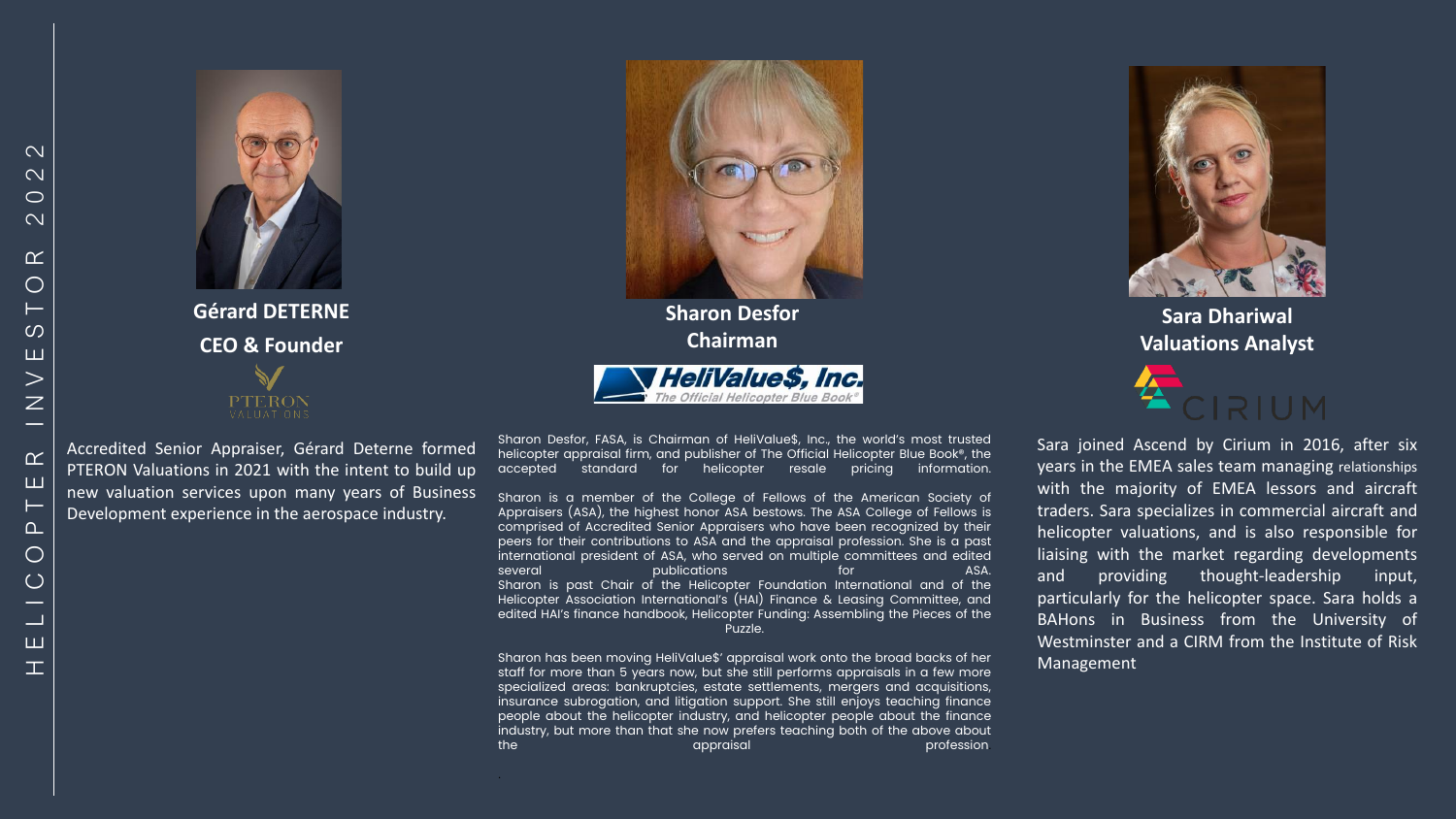## Three Approaches to Value

- 1. Sales The sales comparison approach is most reliable method when there is an active market providing a sufficient number of sales of comparable aircraft that can be independently verified through reliable sources.
- 2. Cost The cost approach uses current replacement or reproduction cost new and deducts for the loss in value caused by physical deterioration, functional obsolescence, and economic obsolescence. The logic behind the cost approach is the principle of substitution: a prudent buyer will not pay more for a property than the cost of acquiring a substitute property of equivalent utility.
- 3. Income The income approach measures the present value of monetary benefits anticipated to be derived in the future from asset ownership with an identifiable income stream.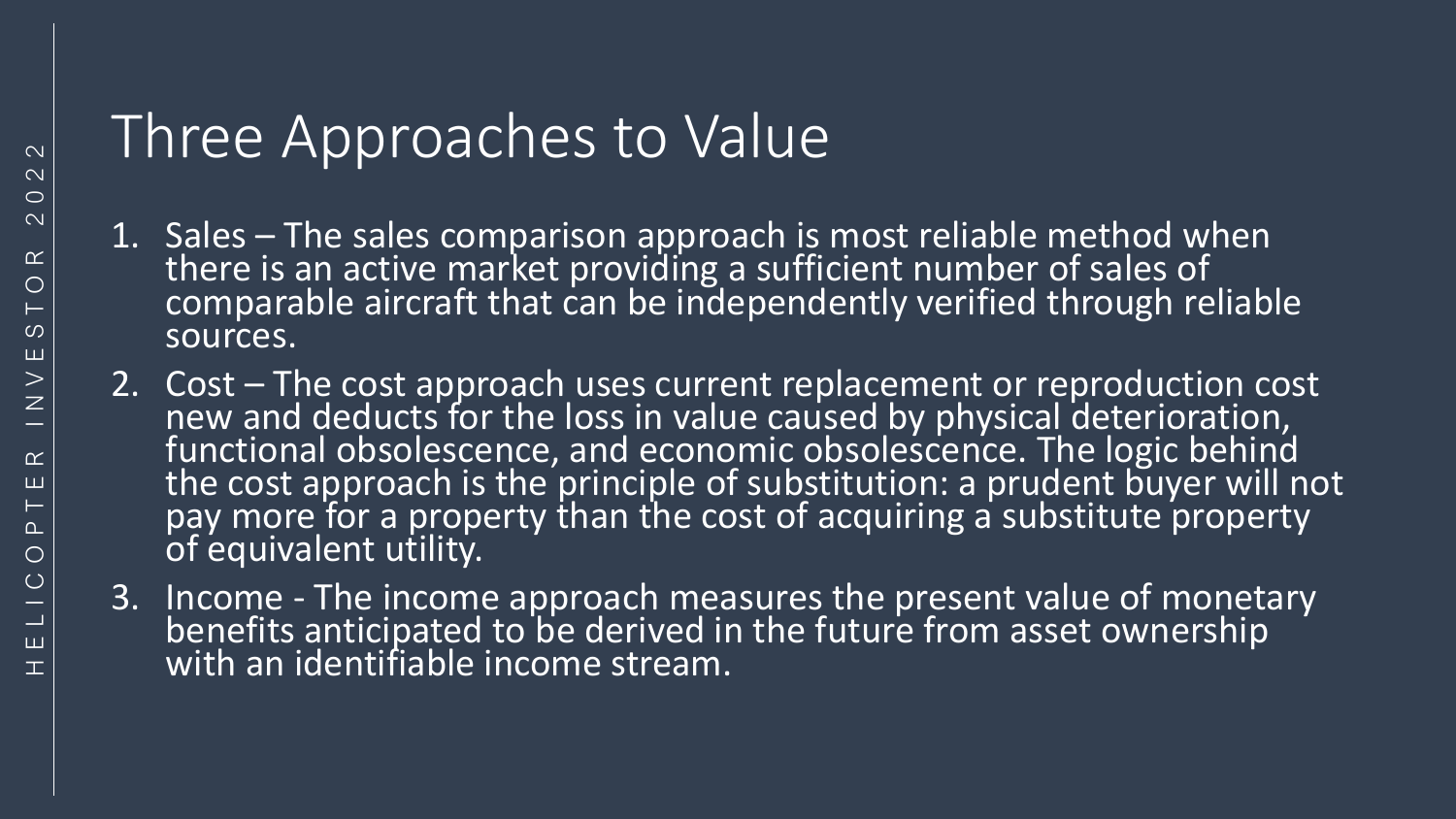## Price is what you pay; Value is what you get

❖*Value* is an opinion of what an asset would sell for in a competitive market, It is based on:

- The features and benefits of that asset,
- The overall market situation of that asset,
- The supply and demand pertaining to that asset,
- On what other similar asset have sold for in the same conditions.

Value is a **subjective view**

❖*Price* is the amount asked, offered and eventually paid for an asset:

- Ends up being the amount of money a willing and bank-qualified buyer agrees to pay, and a particular seller agrees to accept,
- It implies an exchange under mutually agreed circumstances.

Price is an **accomplished and objective fact!**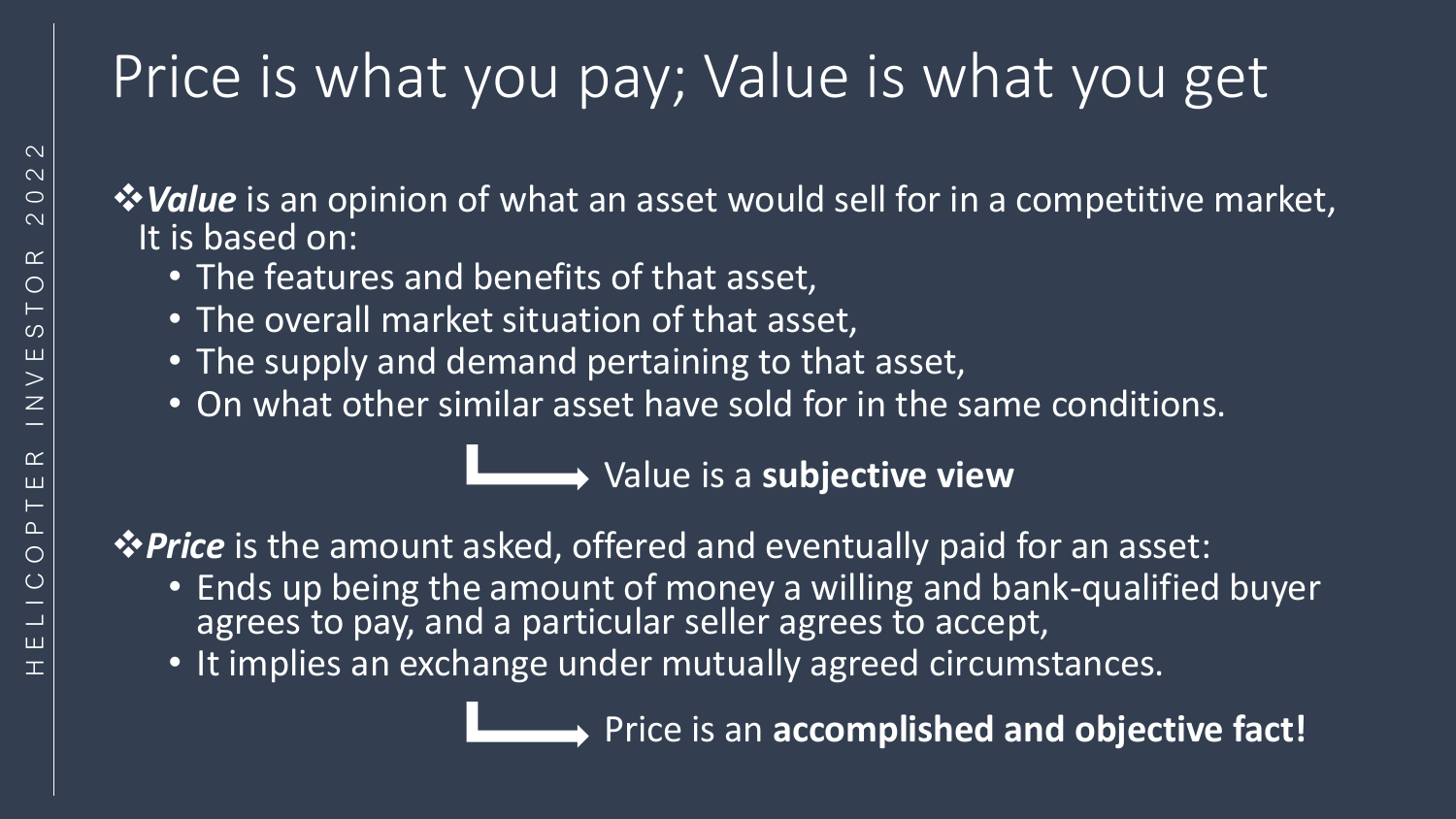## Price is what you pay; Value is what you get

**Appraisers**, when appraising :

- Will endeavor to aggregate as many market factors as possible to come-up with a justified opinion,
- Must clearly consider the circumstances and type of transaction foreseen for the asset to be valued
- Must then ascertain whether the Market Value is to be the most probable *Price*,

*Values* are not necessary a shared opinion (by Buyer and Seller)

#### **Willing Buyers & Sellers**, when negotiating:

- Will definitely agree on a price for the asset at stake,
- May still hold different views on the value of that asset after the transaction.

*Prices* are necessarily a shared agreement (between Buyer and Seller)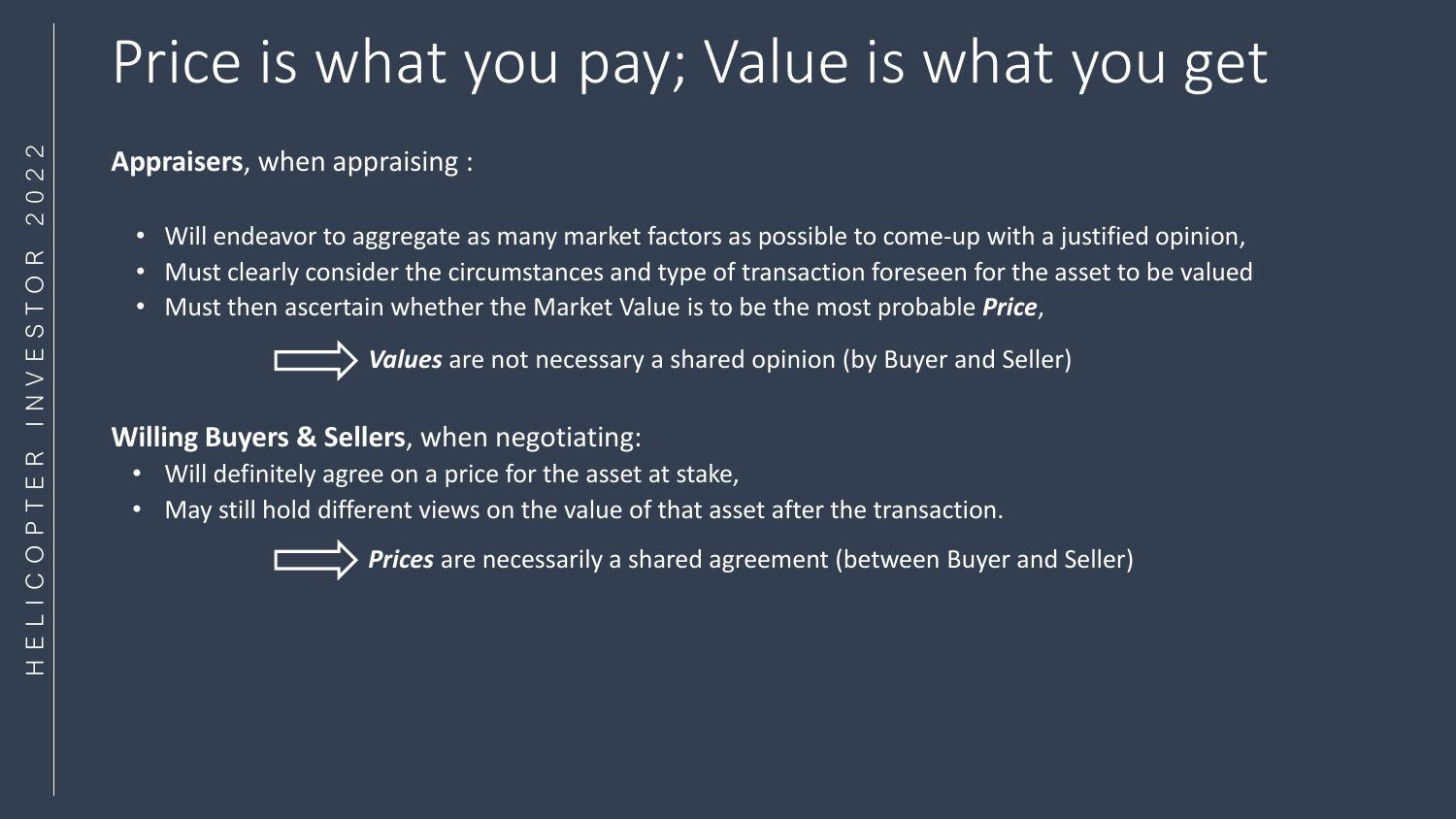#### H E L I C O P T E R I N V E S T O R 2 0 2 2  $\mathbf{\Omega}$  $\mathbf{\Omega}$  $\circ$  $\overline{\mathsf{C}}$  $\alpha$  $\bigcirc$  $\circ$ Щ  $>$  $\overline{z}$  $\alpha$ ш  $\Omega$  $\bigcirc$  $\bigcirc$ Ш

# What is the purpose of an evaluation?

## Uses of Appraisal

- Insurance placement
- Mergers and acquisitions
- Financial planning
- Financing
- Liquidation
- Many others

## To Determine

- Fair market value (the most common)
- Orderly liquidation value
- Forced liquidation value
- Any other values or purposes

## Property to be Appraised

- What is the property to be appraised?
- Where is it located?
- Where are the records located?
- What records do you need to see?

*\*The appraiser and client must have a mutual understanding of the uses of the appraisal report prior to starting the appraisal engagement.*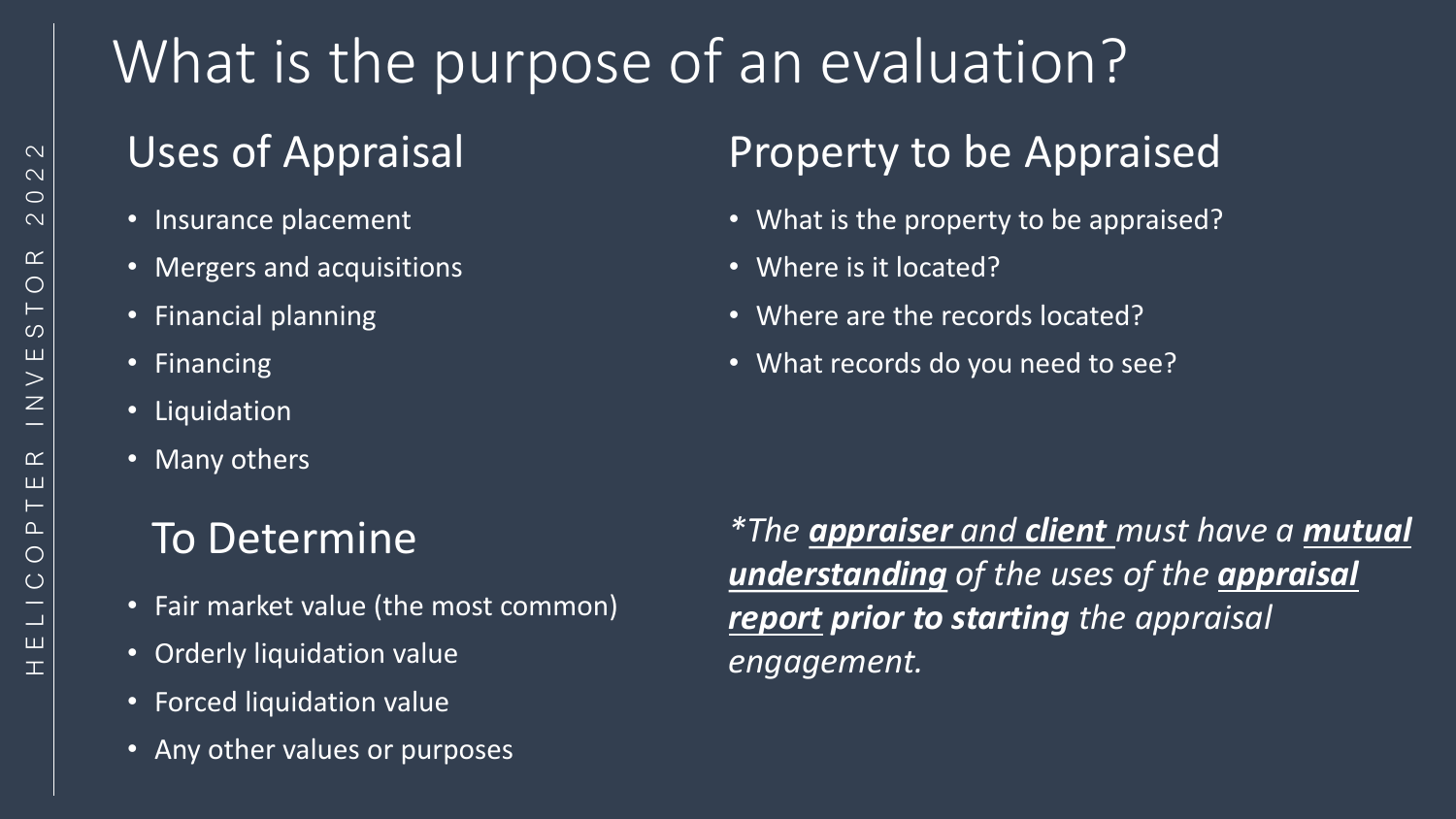## Key: Sourcing Valuable Reliable Market Data

Reliable source material must be found to adequately price the property, new or used. All data must be properly documented and whenever possible, verified by a reliable source.

- OEMs (inc. Airbus Helicopters, Leonardo Helicopters, Bell Flight, Sikorsky plus others)
- Brokers (inc. Aero Asset plus others)
- Data providers (inc. IBA iQ, Jet Net, Amstat plus others) General Internet search (inc. AvBuyer, Globalair plus many others)



Reliable trusted market appraised value counts and experience matters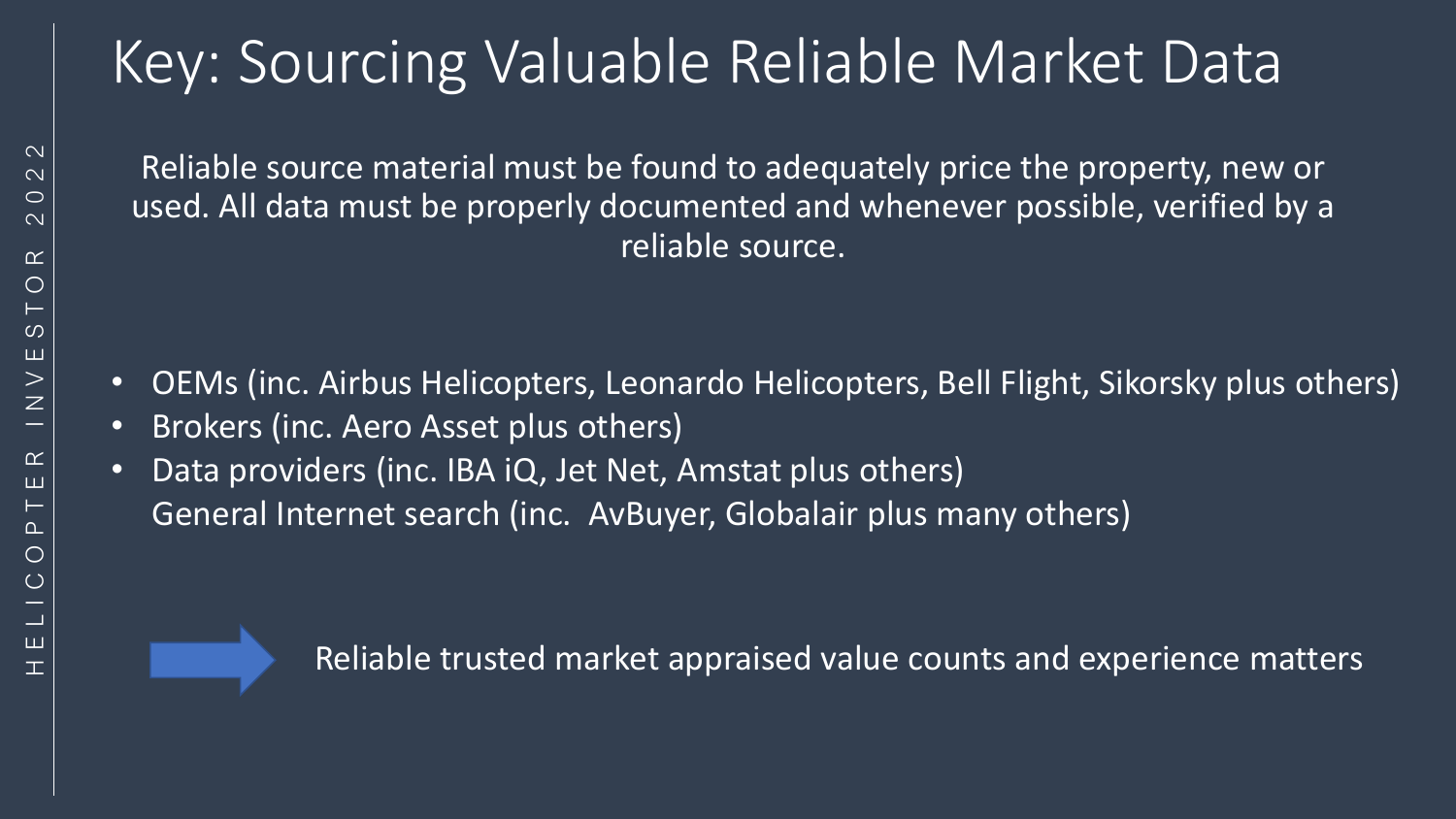## Now lets play… The price is right!



#### COME ON DOWN!!!!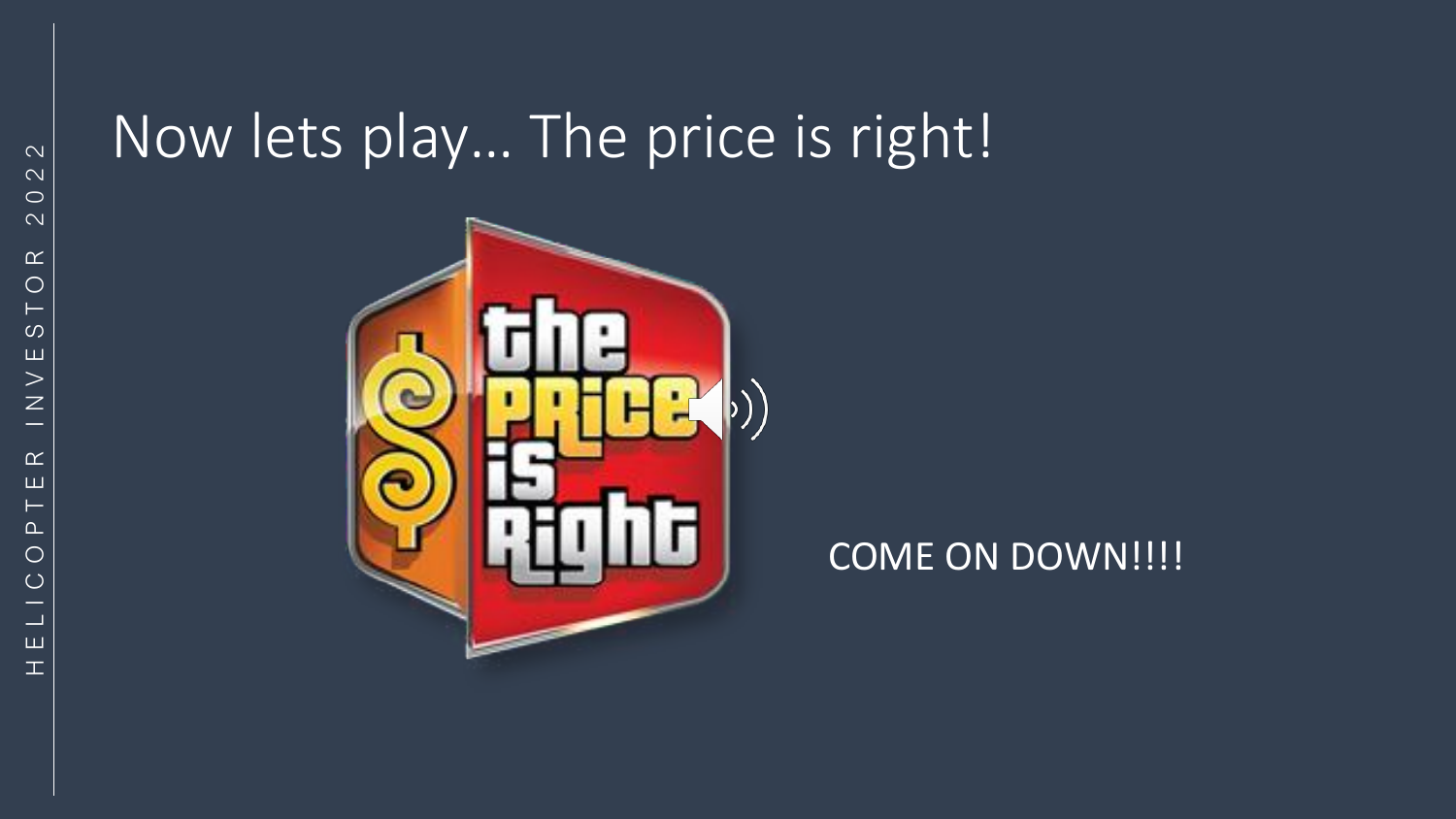## The Price is Right – Helicopter Edition

- How to play the game...
- The objective for our audience members is to guess as close to the average appraisal value of the aircraft without going over.
- Please use the SliDo app to enter your estimate for the following aircraft…
- Note: The evaluations provided are for aircraft that are fully airworthy and in service and located in either North America or Western Europe.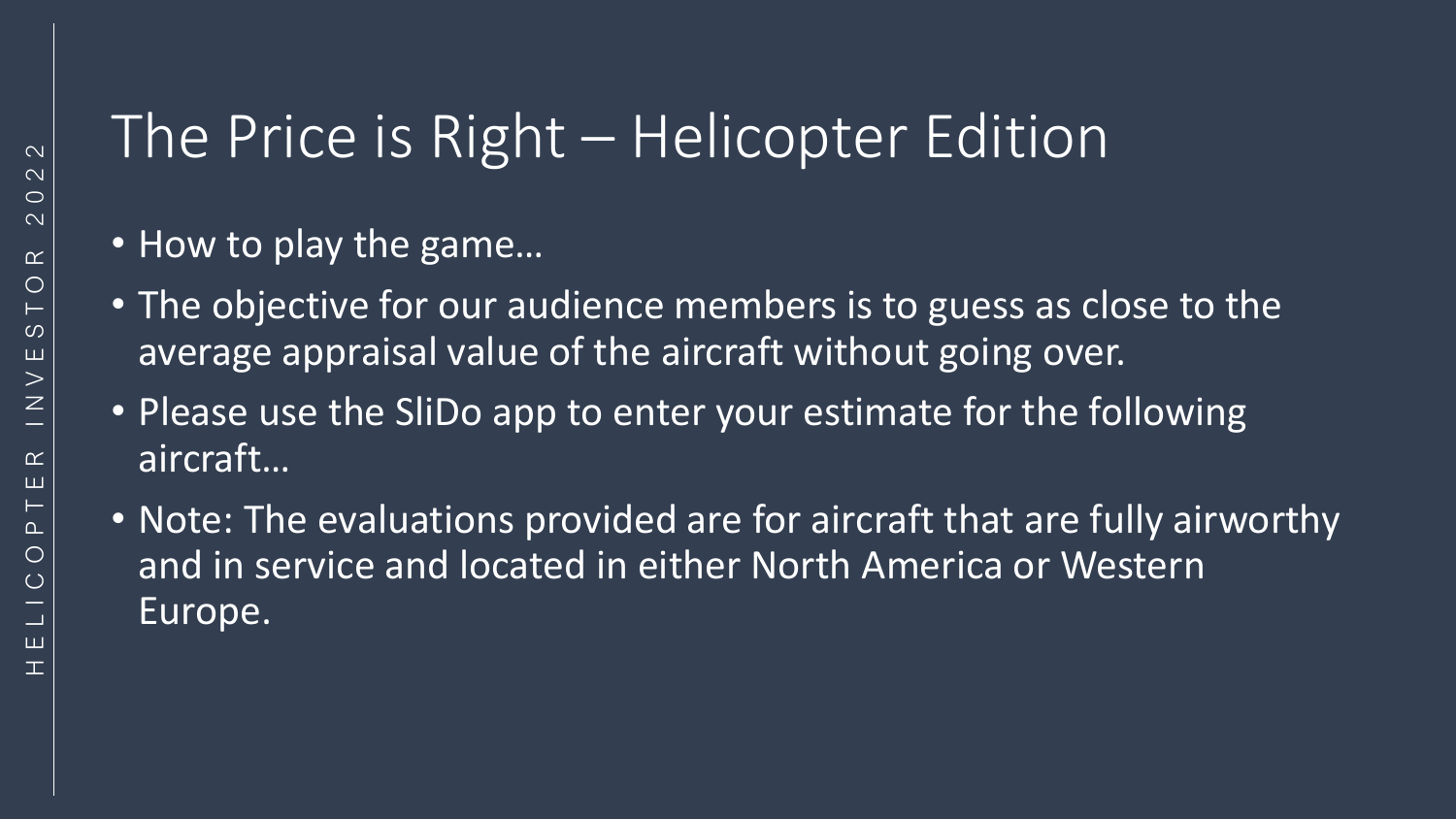#### **The Price is Right**





### **Airbus H145**

**YOM** 2010 **TTAF** 2300 **Config** VIP **Options:** SP/DP IFR, Color Wx Radar, Floats \*No Programs

Heli Values: \$3,020M Pteron Valuations: \$3,100M Cirium: \$3,020M

Average FMV: \$3,046M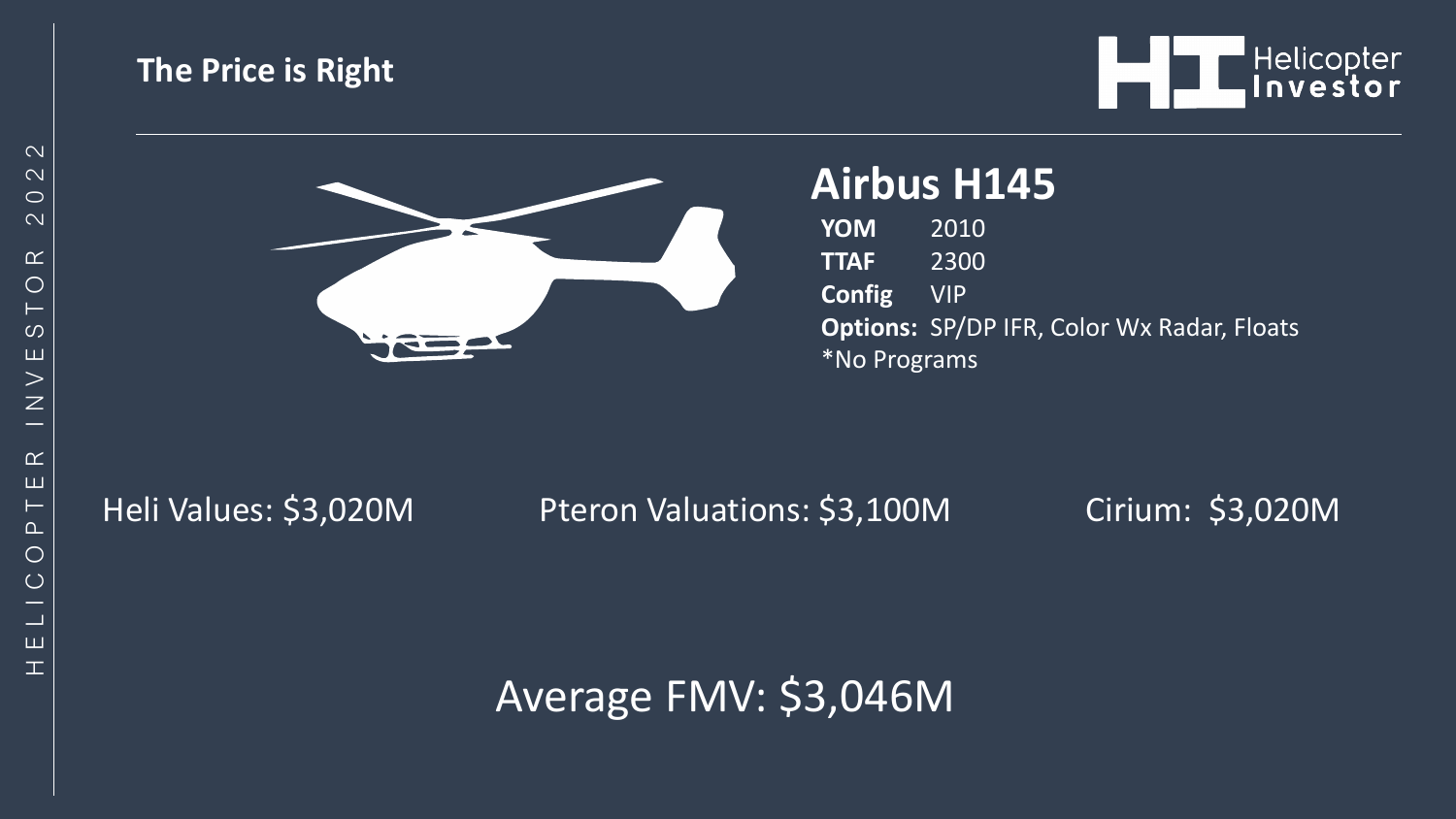



#### **Leonardo AW139**

**YOM** 2015 **TTAF** 3700 **Config** EMS **Options:** 7 ton mod, \*Engine/Airframe programs - Transferrable

Heli Values: \$8,820M Pteron Valuations: \$7,500M Cirium: \$9,840M

### Average FMV: \$8,720M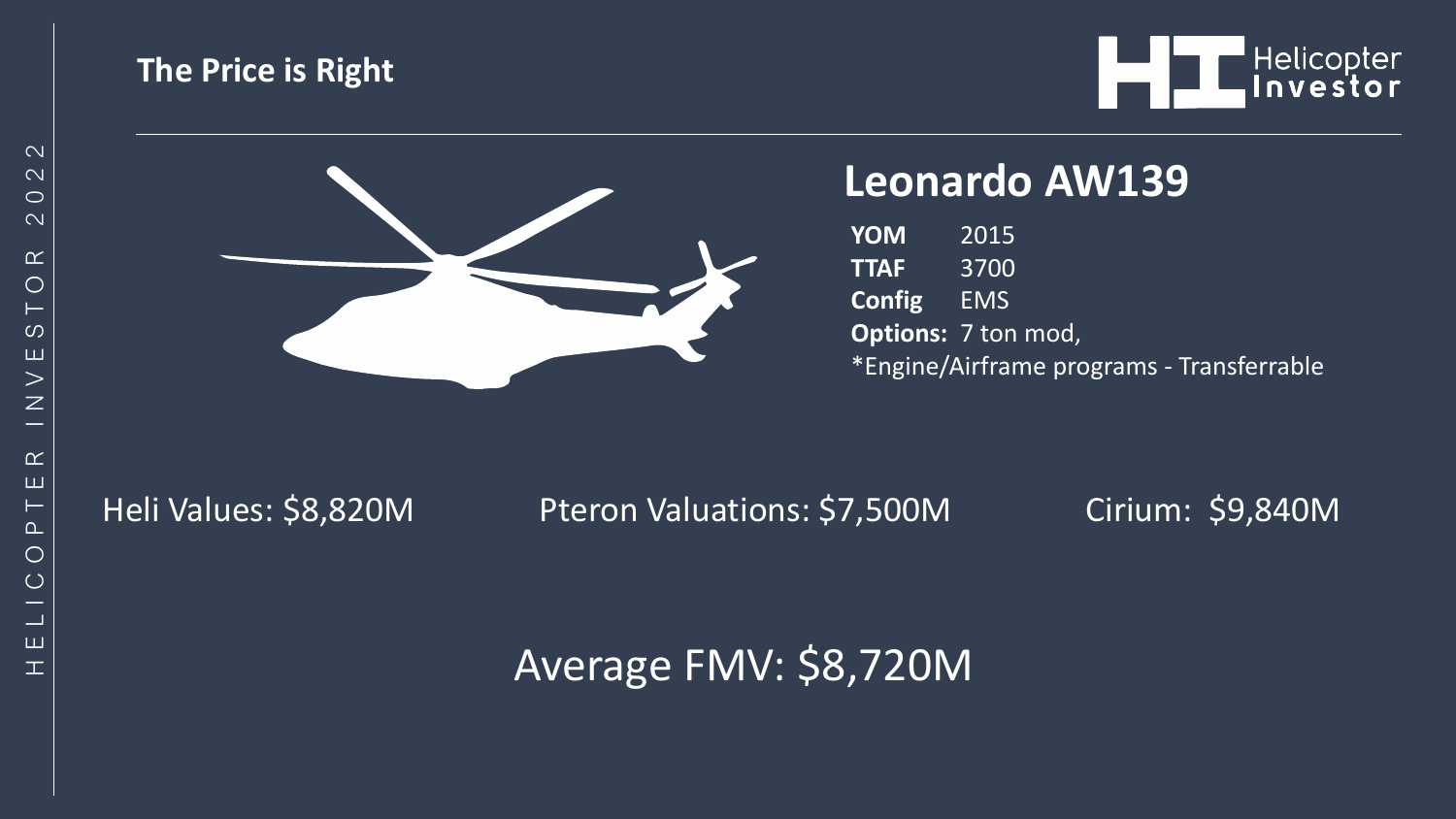#### **The Price is Right**



 $\mathbf{T}$ 



#### **Sikorsky S-92**

**YOM** 2013 **TTAF** 4000 **Config** Offshore OGP – North Sea **Options:** \*No Programs

Heli Values: \$5,660M Pteron Valuation: \$9,380M Cirium: \$6,820M

### Average FMV: \$7,286M